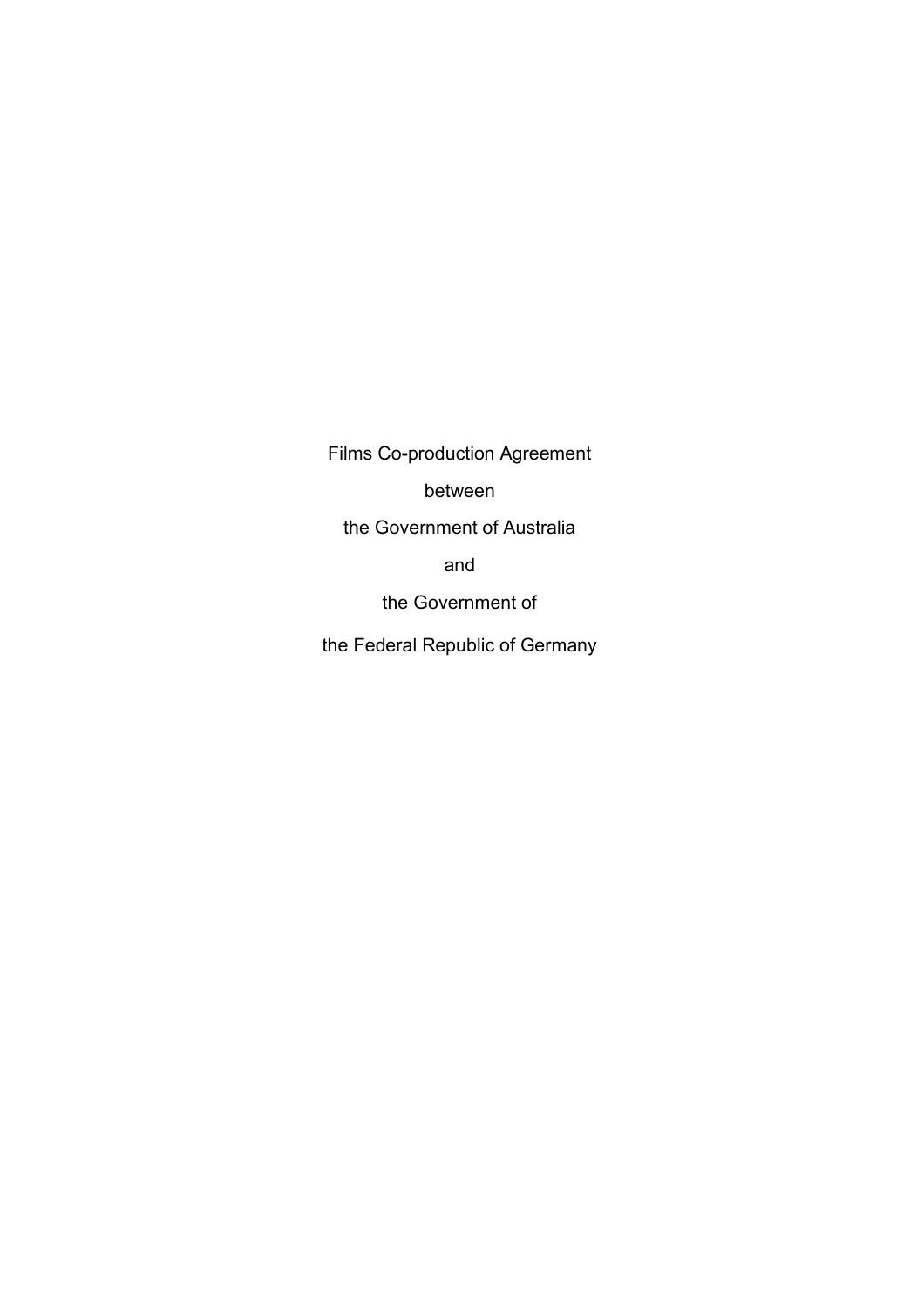# The Government of Australia

and

# the Government of the Federal Republic of Germany

Seeking to enhance cooperation between their two countries in the area of film,

Desirous of expanding and facilitating the co-production of films which may be conducive to the film industries of both countries,

have agreed as follows:

### Article 1

For the purposes of this Agreement

- 1. "competent authority" means the authority designated as such by each Party;
- 2. "co-producer" means one or more Australian nationals or one or more German nationals involved in the making of a co-production film;
- 3. "co-production film" means a film made by one or more nationals of one Party in cooperation with one or more nationals of the other Party;
- 4. "film" means an aggregate of images, or of images and sounds, embodied in any material;
- 5. "national" means:
	- a) in relation to Australia, an Australian citizen or a permanent resident of Australia;
	- b) in relation to Germany, Germans within the meaning of Article 116 of the Basic Law or persons belonging to the German Culture or nationals of a member state of the European Union.

#### Article 2

Co-productions by producers of the two Contracting Parties are considered to be national co-productions and shall be treated by the Contracting Parties according to the provisions of this Agreement, subject to the legislation and regulations in force in each of the two countries.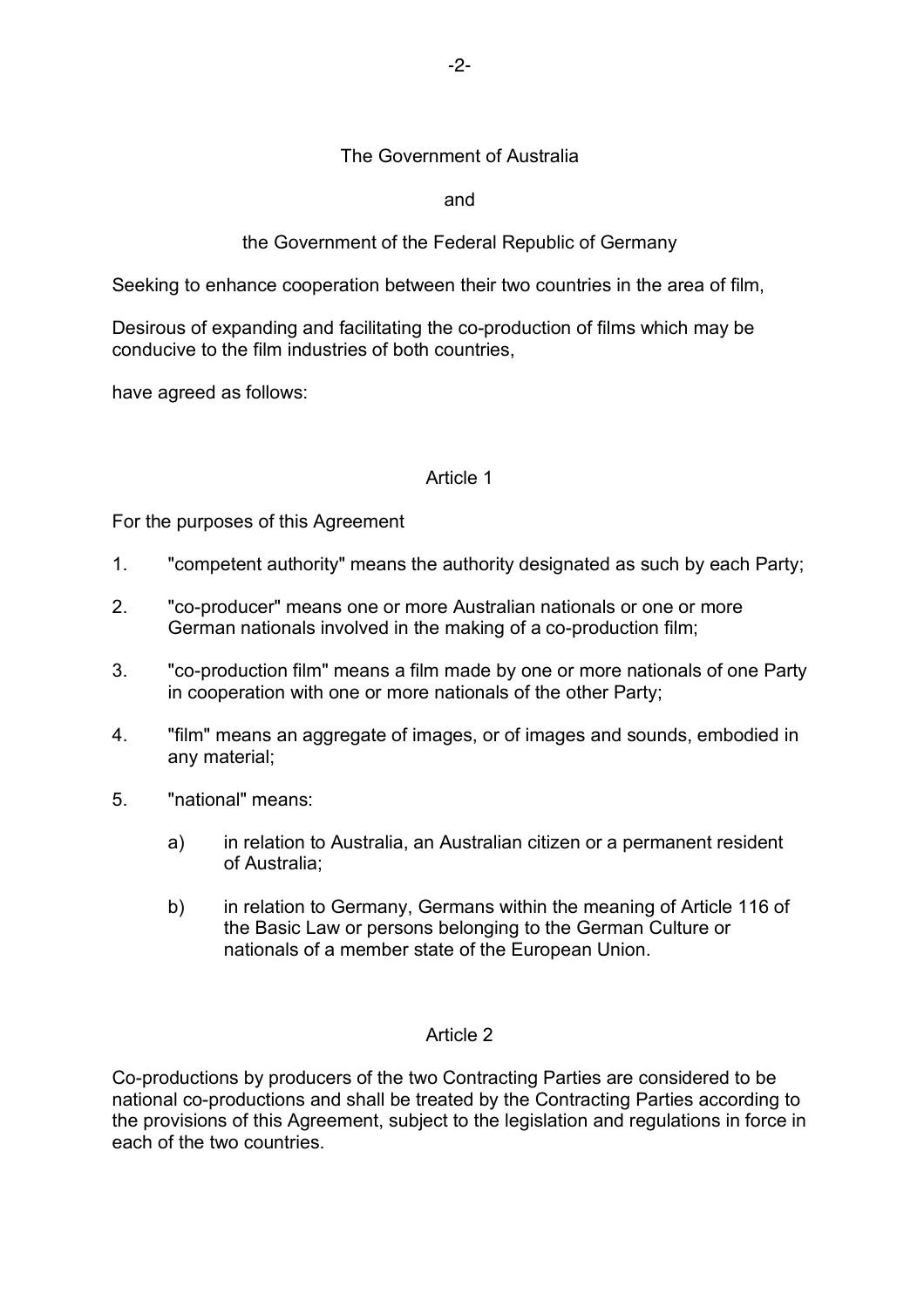# Article 3

- (1) Australian and German producers will enjoy in Australia and Germany respectively all the benefits which are granted pursuant to the legislation and regulations in force at that time.
- (2) Co-productions to which this Agreement is intended to apply shall require, prior to the commencement of shooting, approval from the competent authorities of both Contracting Parties.
- (3) The competent authorities shall consider proposed co-productions according to their own policies and guidelines and according to the requirements set out in the Annex to this Agreement.
- (4) An approval of a co-production shall be in writing and shall specify the conditions on which it is granted.

# Article 4

- (1) The performing, technical, craft and creative contribution of the co-producers shall be in reasonable proportion to their financial participation.
- (2) As a general rule, the minority co-producer shall contribute at least 30% (thirty per cent). In exceptional cases the competent authorities may approve a minority contribution of not less than 20% (twenty per cent).

# Article 5

The competent authorities may also approve as co-productions, film productions which are made between co-producers of the Contracting Parties and of a third country. In the case of Australia that third country must have a co-production agreement or arrangement with one of the Contracting Parties. In such cases the contribution of the minority co-producer shall be at least 20% (twenty per cent).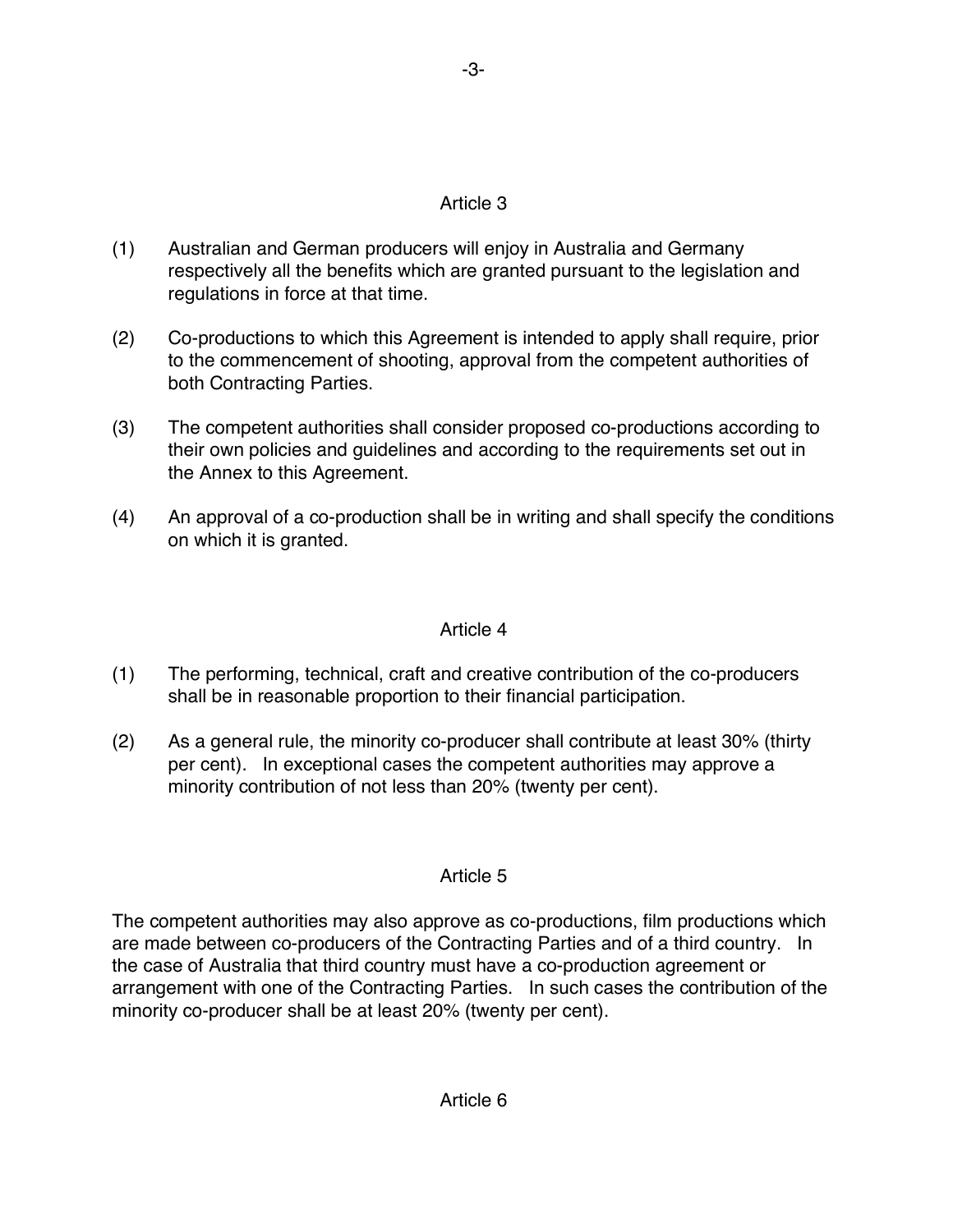Each of the Contracting Parties shall, subject to its legislation and regulations, facilitate in particular:

- a) if necessary, the entry and temporary residence of and the granting of, employment permits for nationals of the other Contracting Party and of the country of any third co-producer referred to in Article 1(5);
- b) duty and tax free entry and re-export of technical equipment and material required for film production.

# Article 7

There shall be a Mixed Commission composed of representatives of the Contracting Parties. Its role shall be to supervise and review the operation of this Agreement and to make any proposals considered necessary for any modification of this Agreement. In principle, the Mixed Commission shall meet every two years. It may be convened at the request of either of the Contracting Parties and shall meet within six months of such a request.

# Article 8

The provisions of the Annex, which form an integral part of this Agreement, may be amended by mutual consent in writing of the competent authorities after consultation with the Mixed Commission provided that such amendments do not conflict with Articles 1 to 9 inclusive.

# Article 9

The Agreement shall enter into force on the date on which the Government of the Federal Republic of Germany is notified by the Government of Australia through diplomatic channels that the national requirements for the entry into force of the Agreement have been fulfilled. The date of notification shall be decisive.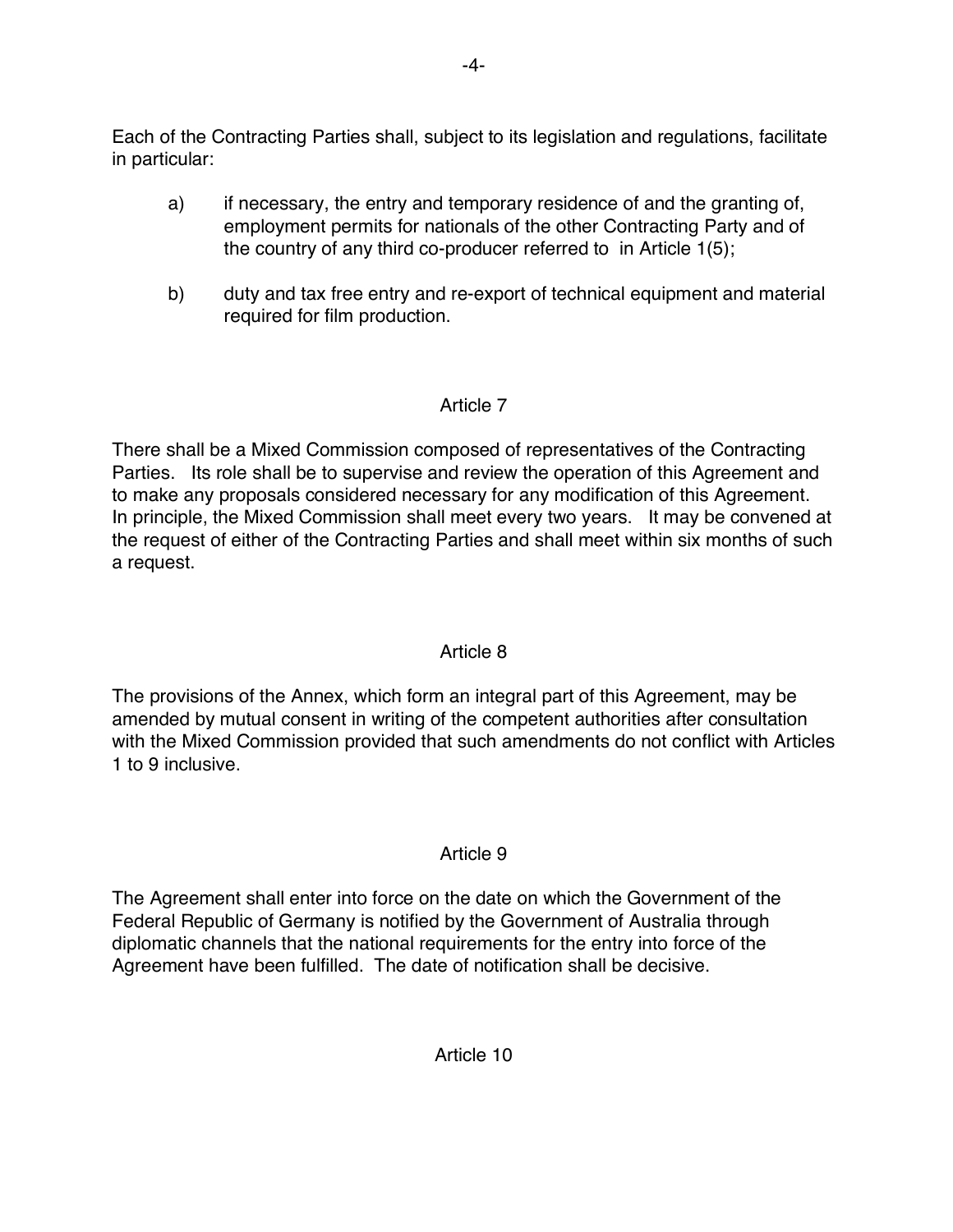- (1) This Agreement is made for an unlimited period of time. Either Party may give written notice of termination through diplomatic channels by 30 June in any year in which case the Agreement shall terminate on 31 December of that year.
- (2) Notwithstanding termination of this Agreement pursuant to paragraph one of this Article, this Agreement shall continue as if in force in respect of any film made in accordance with an approval granted by the competent authorities under the Agreement prior to termination.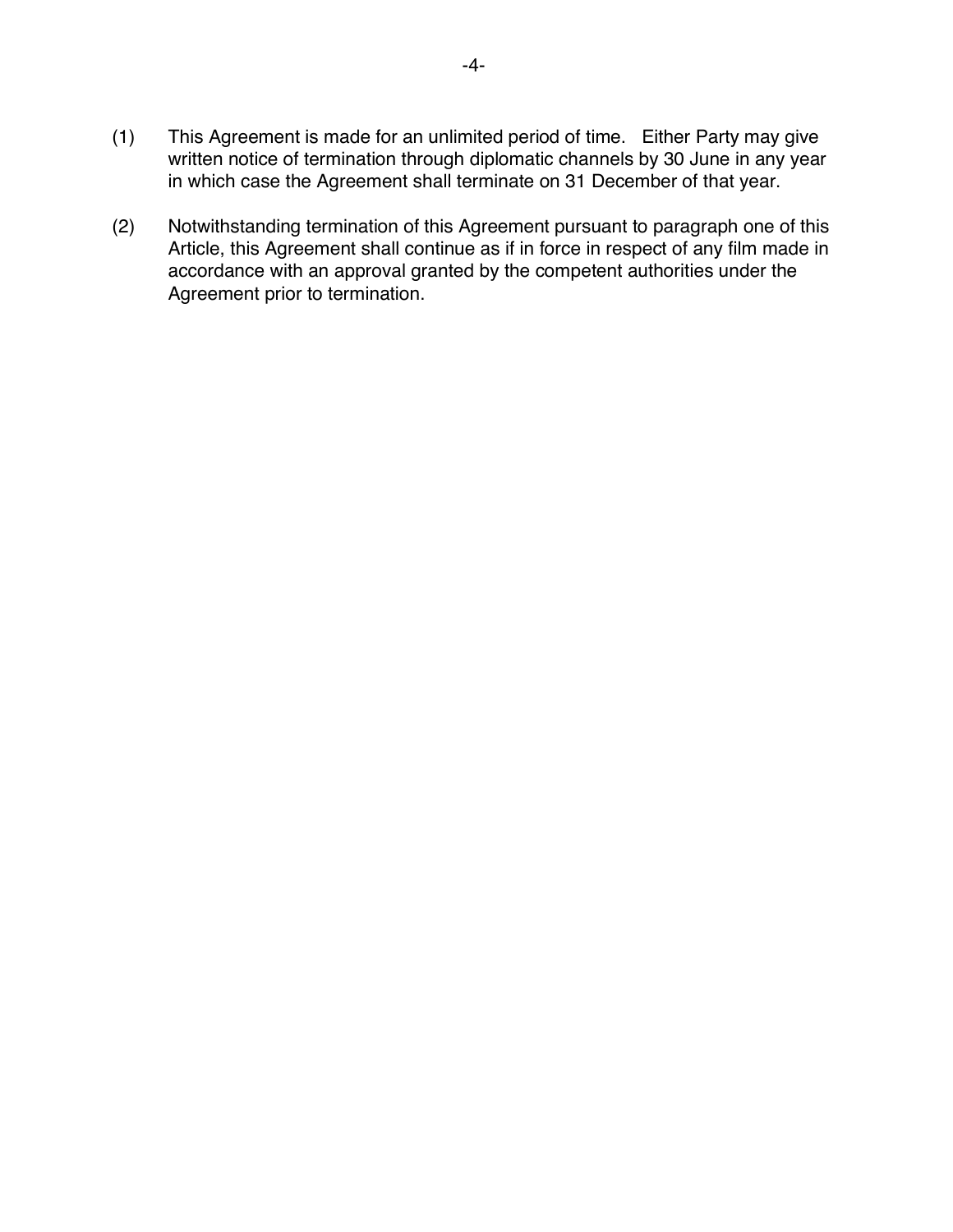In witness whereof, the undersigned, being duly authorised thereto by their respective Governments, have signed this Agreement.

Done at CANBERRA this 17TH day of JANUARY 2001

in two originals in the English and German languages, both texts being equally authentic.

For the Government of For the Government of

Australia **Australia** the Federal Republic of Germany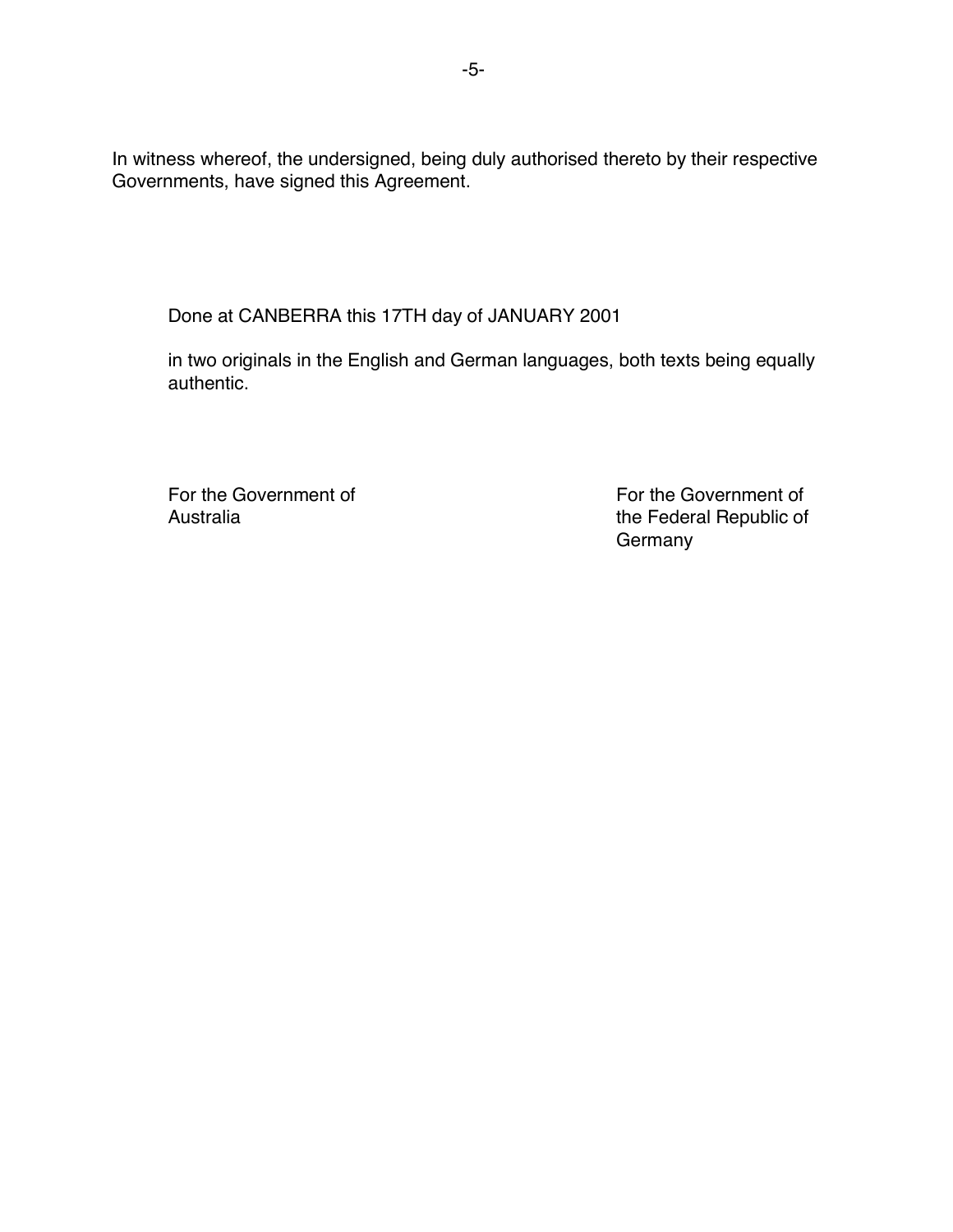#### Annex

### to the

# **Agreement**

# between

# the Government of Australia

and

# the Government of the Federal Republic of Germany

concerning

the Co-production of Films.

This Annex is part of the Agreement between the Government of Australia and the Government of the Federal Republic of Germany concerning the coproduction of films, pursuant to Article 8.

- 1. An approved co-production film shall be made and processed up to the manufacture of the first release print in one or both of the Parties' countries and/or, where there is a third co-producer, in that producer's country. The majority of this work shall be carried out in the country of the producer who has the major financial participation.
- 2. The competent authorities may approve location filming in a country other than those of the participating co-producers. Where location filming is carried out in a country other than those of the participating co-producers, citizens of that country may be employed as crowd artists, in small roles, or as additional employees whose services are necessary for the location work to be undertaken.
- 3. There shall be a final version of an approved co-production film in both the English and German languages. This version may contain sections of dialogue in other languages in so far as is required by the script.
- 4. Persons participating in a co-production shall be nationals of Germany and of Australia as per Article 1(5) and of the country of a third co-producer, where relevant.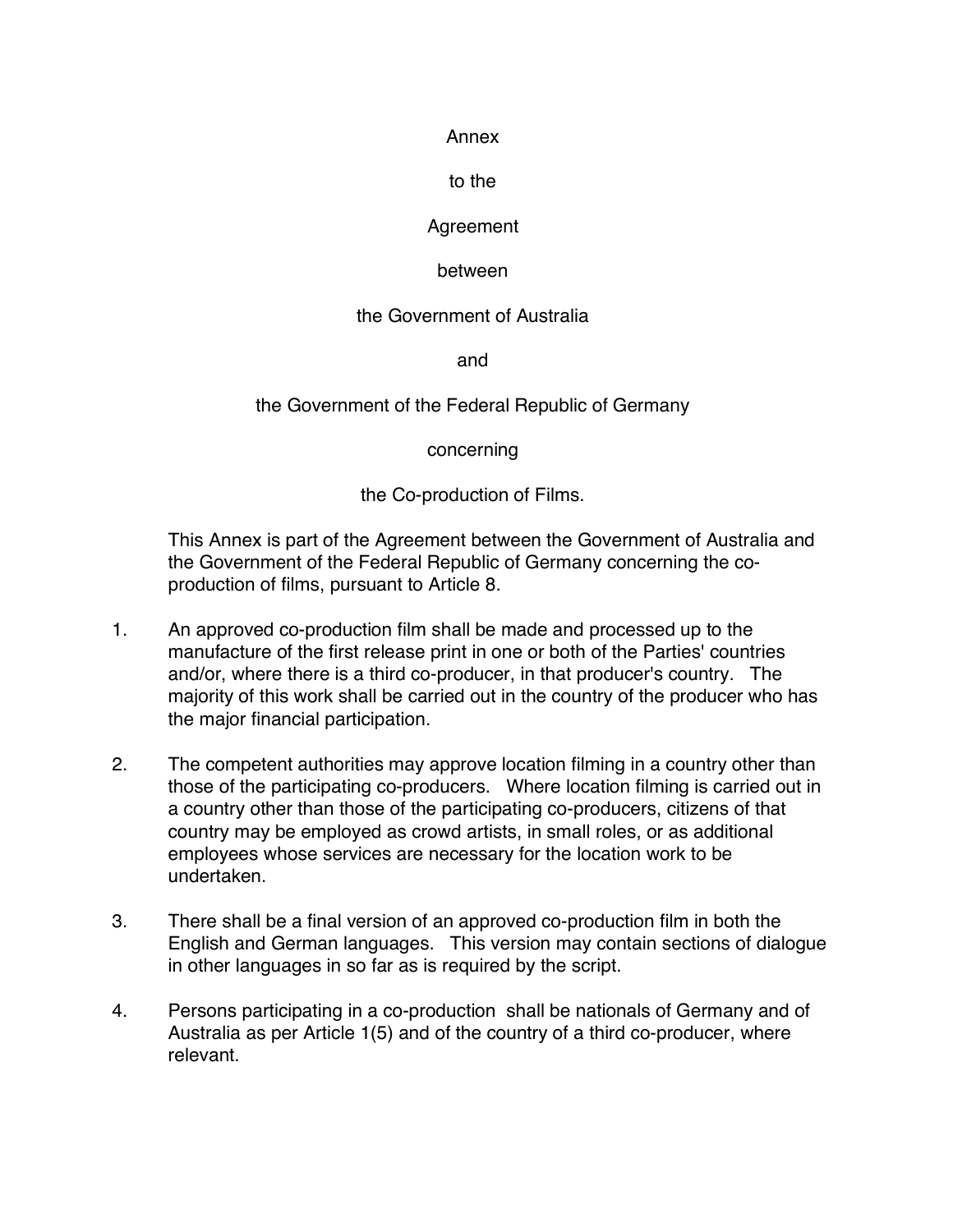In exceptional circumstances, where script or financing dictates, restricted numbers of performers from other countries may be engaged, subject to the approval of the competent authorities.

- 5. At least 90% (ninety per cent) of the footage included in an approved coproduction film shall be specially shot for the film unless otherwise approved by the competent authorities.
- 6. A co-production film and the advertising material shall include either a credit title indicating that the film is an "Australian-German Co-production" or a "German-Australian Co-production" or, where relevant, a credit which reflects the participation of Germany, Australia and the country of any third co-producer.

### **7. There shall be a contract or contracts governing the making of a coproduction film which shall:**

### **a) provide that:**

- **\* a co-producer may not assign or dispose of the benefits referred to in Article 2 except to a natural or a legal person who is a national of that co-producer's country;**
- **\* a sufficient number of copies of the final protection and reproduction material used in the production shall be made for all the co-producers;**
- **\* each co-producer shall be the owner of a copy of the protection and reproduction material and shall be entitled to use it to make the necessary reproductions;**
- **\* each co-producer shall have access to the original production material in accordance with any conditions set down in the contract;**
- **b) set out the financial liability of each co-producer for costs incurred:**
	- **\* in preparing a co-production film which is refused approval as a co-production by the competent authorities;**
	- **\* in making a film which has been given such approval and fails to comply with the conditions of such approval;**
	- **\* in making an approved co-production film permission for whose public exhibition is withheld in any of the countries of the co-producers;**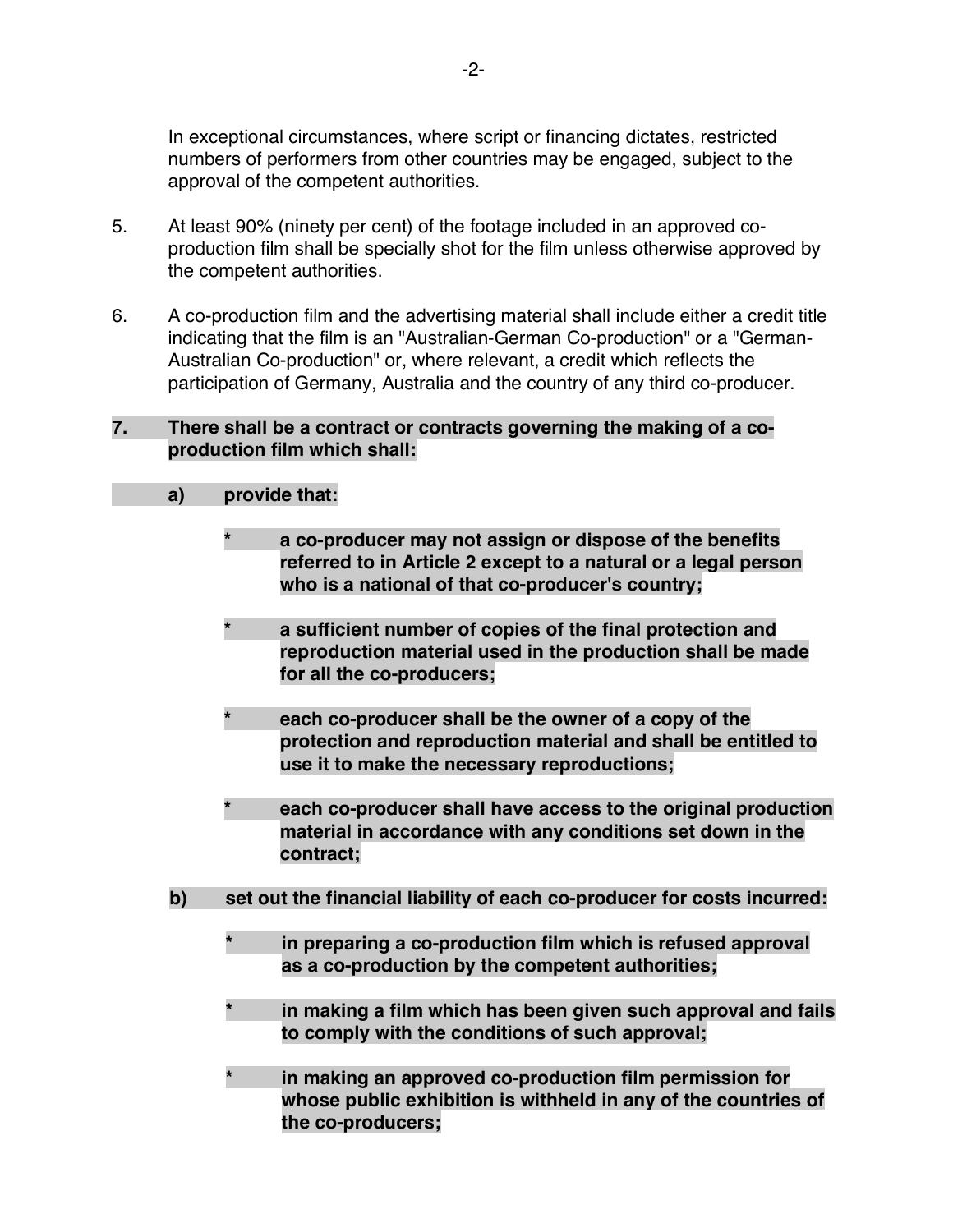- **c) set out the arrangements regarding the division between the coproducers of the receipts from the exploitation of the co-production film including those from export markets;**
- **d) specify the dates by which the respective contributions of the coproducers to the production of the film shall have been completed;**
- **e) specify whether the co-production film shall be shown in film festivals as a national film of the majority Contracting Party or as a national film of both Contracting Parties.**